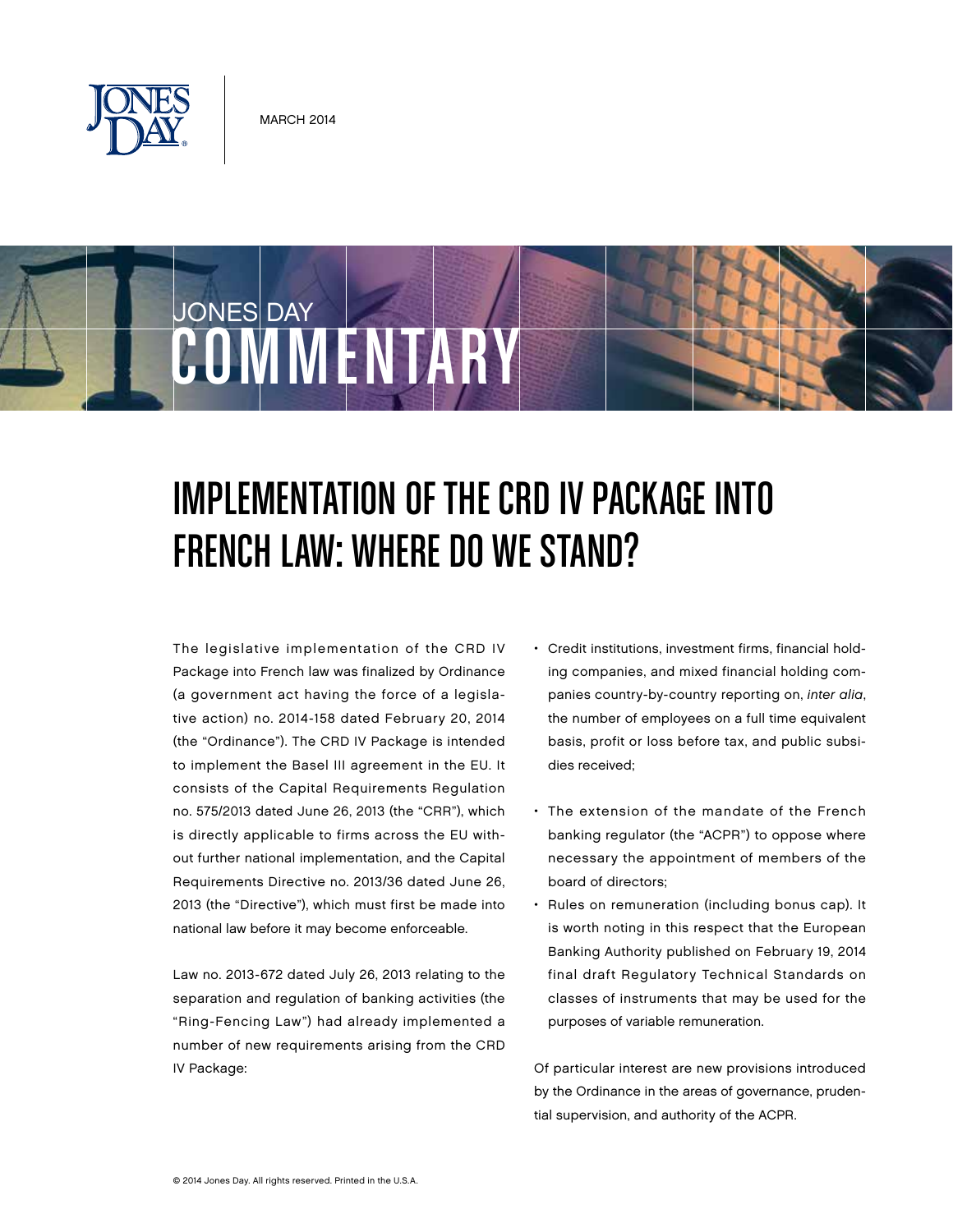## Scope of the Ordinance

The Ordinance applies to credit institutions, investment firms, and financing companies (*sociétés de financement*, which are French-specific institutions qualifying as financial institutions within the meaning of the CRR) with the exception of:

- Certain governance aspects, that apply only to institutions deemed systemically important ("systemic importance" for such purposes is to be defined by way of secondary legislation); and
- • Some requirements that apply to credit institutions and some investment firms only, e.g., capital buffer requirements will apply to investment firms depending on the scope of the MiFID investment services that they are licensed to perform.

#### Enhanced Corporate Governance Rules

Management Structure. Under French company law, entities in the form of a *société anonyme* with a board of directors may choose between two options: either the chairman of the board of directors is also the company's chief executive or the chairman and the chief executive are two separate persons.

Under a position recently issued by the ACPR (Position no. 2014-P-02 dated January 29, 2014), the roles of chairman and chief executive of credit institutions should not be combined, unless justified by the institution and authorized by the ACPR.

With respect to limits on appointments to officer and director positions, stricter rules than those provided under French company law now apply to systemically important credit institutions and financing companies. Senior managers and members of boards of directors or any other body performing similar equivalent duties may not hold more than one single position as chief executive or equivalent and two directorships or equivalent, or four directorships or equivalent.

The ACPR may authorize directors or equivalent to hold one additional non-executive directorship.

Internal Control. The senior personnel management body must approve and periodically review the strategies and policies for taking up, managing, monitoring, and mitigating the risks the institution is or might be exposed to, including those generated by the macroeconomic environment in which it operates.

Specialized Committees. In addition to the remuneration committee that is already required for systemically important credit institutions and investment firms, such institutions, together with financing companies, will also be required to set up a nomination committee and a risk committee. Both committees are to be composed of non-executive members of the management body with the required level of expertise to perform the duties that fall on each committee. Where the ACPR is in charge of consolidated supervision of the group to which the relevant institution pertains, the institution is to decide whether to set up the committees at the level of the institution or at the consolidated level.

The role of the risk committee is to advise the board of directors or equivalent on the global strategy of the institution and its willingness to take risks. The committee is tasked with reviewing whether the price of products and services provided are consistent with the risk profile of the institution and if the remuneration would not lead to excessive risk-taking.

The role of the nomination committee is to periodically review the composition and performance of the board as well as the knowledge, skills, and experience of the individual members of the board and to identify potential candidates for board appointment. The nomination committee is also tasked with putting in place a policy promoting gender diversity on the board.

## Enhanced Capital Requirements Supervision

The Ordinance introduces capital buffers applicable to credit institutions and investment firms that are authorized to provide the MiFID investment services of dealing on own account, underwriting of financial instruments, and placing of financial instruments on a firm commitment basis as follows: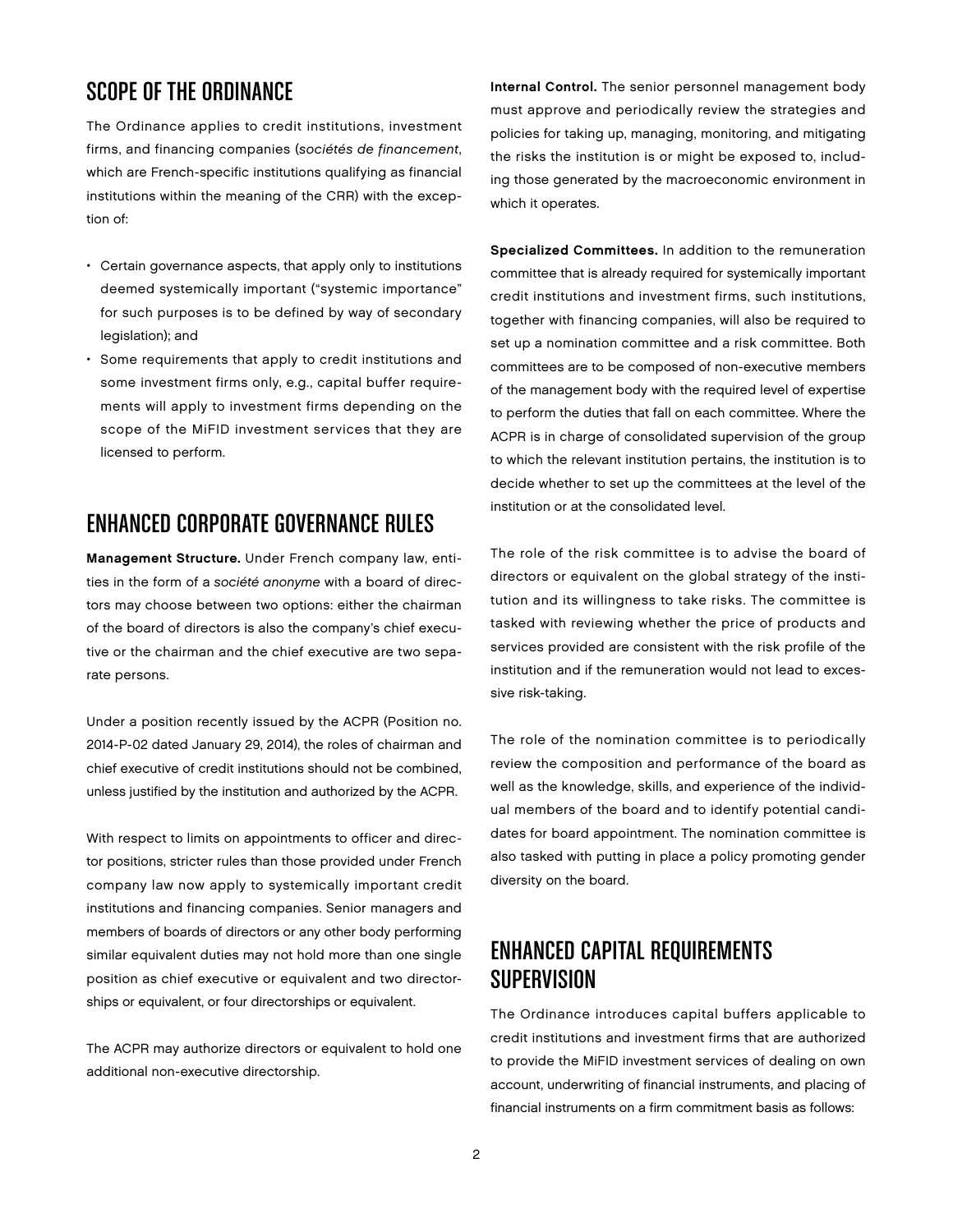- The capital conservation buffer set at 2.5 percent under the CRR;
- The countercyclical buffer, on the basis of a rate to be determined by the French authority responsible for macro-prudential policy (*Haut Conseil de Stabilité Financière*);
- The systemic risk buffer;
- The global systemic institutions buffer, the list of which will be set by the ACPR; and
- The other systemic institutions buffer.

## Strengthened Regulatory Authority Available to the ACPR

Instrumental in the enlarged role of the ACPR should be the procedures to be set up by credit institutions, investments firms, and their outsourcees to allow the reporting of regulatory capital violations, whether potential or proven, to the ACPR.

Whistleblowing Procedure. The staff of credit institutions and investment firms and the staff of their external services providers may (this is not an obligation) report to the ACPR any violations of the CRR or capital requirements regulation taken on its basis. The ACPR will then collect the receipt of reports on breaches in circumstances that protect the identity of reporting employees and the confidentiality of reported data. Reporting should have no negative impact on the career or remuneration of reporting employees.

Exchange of Information and Cooperation Among Supervisory Authorities. The ACPR will exchange with the other supervisory authorities information on a number of respects to assist with the supervision of credit institutions or investments firms passported into France.

The authority of the ACPR had already been significantly strengthened by the ACPR to include, *inter alia*, the power to oppose the appointment of members of the management body if they no longer fulfill the skill to perform and dismiss their duties, and resolutions powers.

Where the solvency or liquidity of the supervised institution may be compromised or if information received or

requested by the ACPR reveals that the ACPR is liable to be in breach of requirements set out under the CRR, the ACPR now has the additional authority to:

- • Ban certain activities such as the receipt of deposits;
- • Require the transfer of certain activities;
- • Limit the number of branches of the supervised institution;
- • Limit or prohibit the payment of dividends or other distributions in connection with Core Equity Tier 1 and remuneration of staff, except where this limit or prohibition would qualify as an event of default.

Sanctions. Pursuant to the Ordinance, the Enforcement Committee of the ACPR may levy the following sanctions in the case of breach of capital requirements regulation:

- In respect of a mixed financial holding company, a mixed parent company of a financing company that failed to submit to an inspection from the ACPR, or to defer to an injunction from the ACPR, a pecuniary sanction of up to  $\in$ 1 million;
- A pecuniary sanction of up to 10 percent of the total annual net turnover of the institution in the preceding financial year; where the undertaking to be sanctioned is the subsidiary of a parent undertaking, the relevant figure to be taken into account is the gross income resulting from the consolidated financial statements of the ultimate parent undertaking in the preceding financial year, or up to twice the amount of the benefit derived from the breach where such benefit may be determined;
- In addition to issuing a warning, a reprimand, a partial prohibition from performing certain transactions, or a partial or total withdrawal of license, a credit institution, investment firm, financing company, mixed financial holding company, or mixed parent company of a financing company may be given a pecuniary sanction of up to 10 percent of the annual net turnover;
- In the case of natural persons incurring direct and personal liability in the breach, senior managers, or members of the management body or equivalent, a temporary ban not exceeding 10 years and/or a fine of up to €5 million, or up to twice the amount of the benefit derived from the breach where such benefit may be determined.